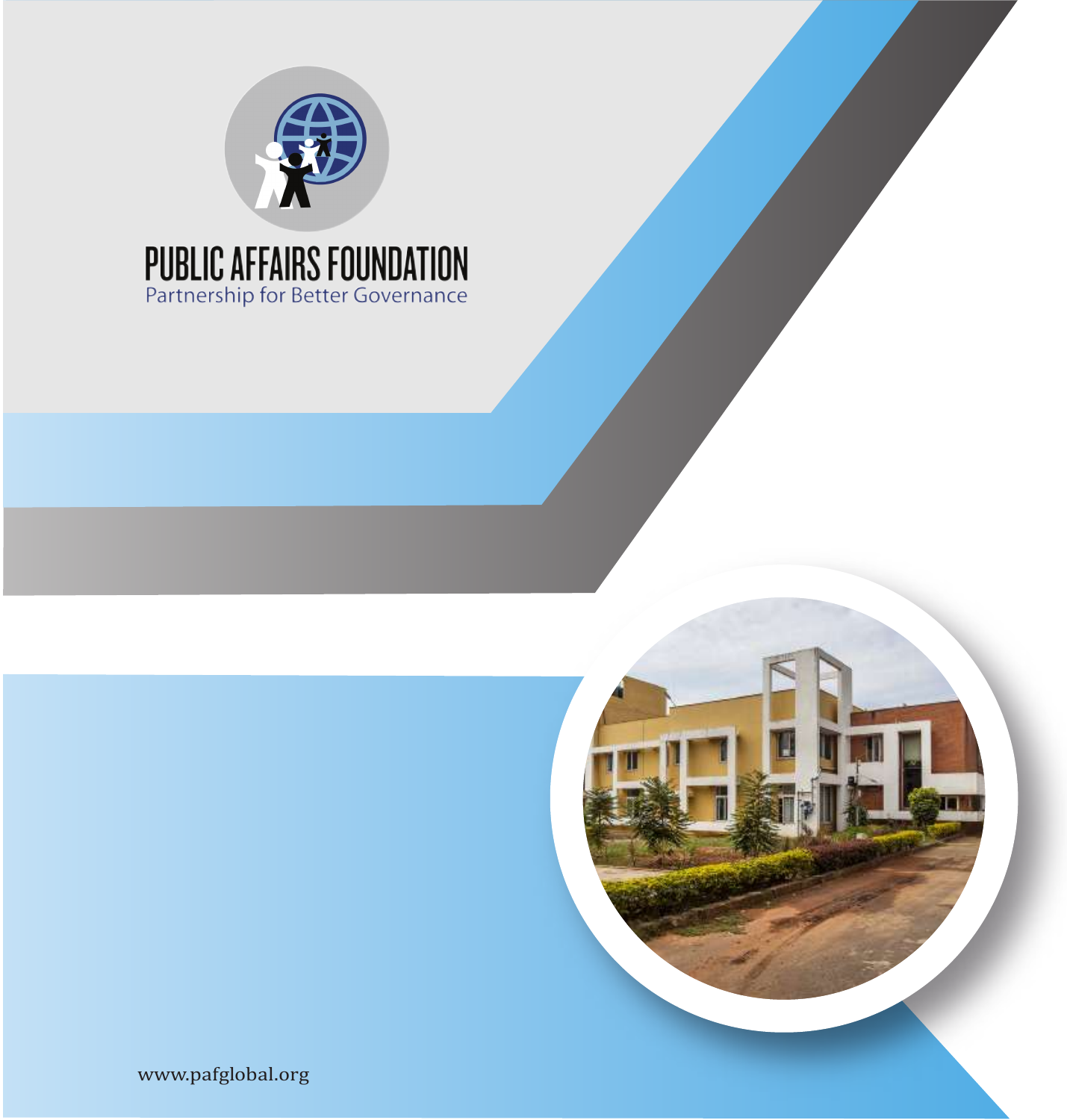**Public Affairs Foundation (PAF)** was established in 2003, as a not-for-profit company under Section 25 of the Companies Act 1956 (now Section 8, under the Companies Act 2013). It is primarily a knowledge-based organisation that is dedicated to improving the quality of public governance by providing advisory services which include developing customised knowledge products to improve social accountability. Since 2003 PAF…

- Executes a wide range of social research projects using social accountability tools
- Delivers independent, reliable assessments and insights into service delivery reforms
- Uses scientific and well tested methods with an emphasis on quality
- Collaborates constructively with various stakeholders in the area of social accountability
- Provides evidence based inputs to enable reforms and improvements.

PAF will continue to expand on these ideas to propel into focused areas of expertise.

#### **Board of Directors**









**Sudhakar Rao Dr. Thelma Narayan Dr. N Suresh Dr. Nirmala Murthy**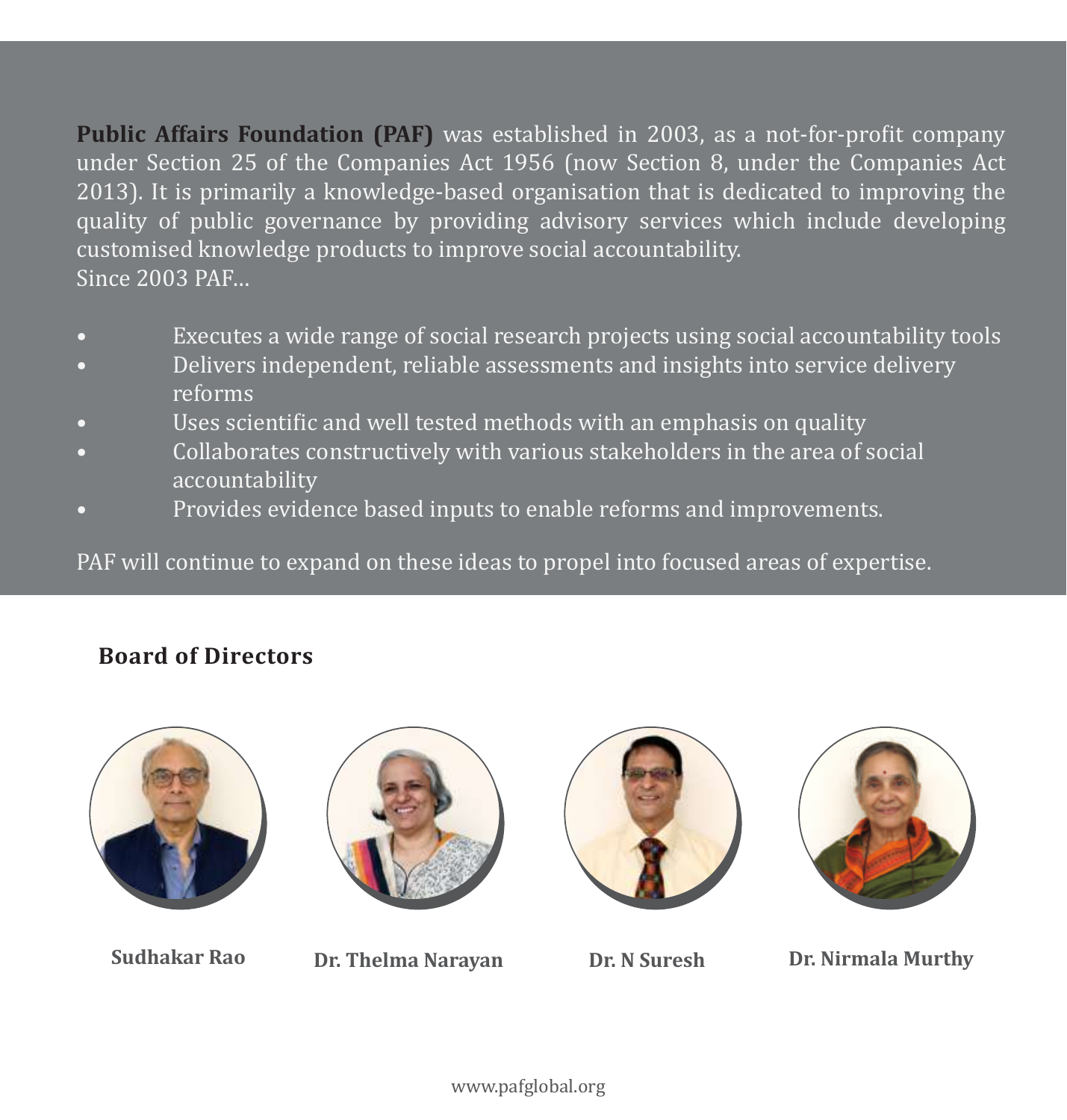## **Expertise**



## **Training and Capacity Building**

Capacity Building has become an important aspect of institutions and organisations, government departments, think tanks, NGOs, corporates and academic institutions of governance & public policy. In order to respond to this, PAF offers several customised training programmes to suit audience needs.

The training programmes and workshops will help the participants:

- Acquire actionable skills and knowledge
- Understand and develope concepts through sharing of experiences, and develope paradigms through peer-to-peer collaboration and case studies
- Apply learning through exercises



## **Networking and Building Partnerships**

Strategic alliances and collaborations improve outcomes. Joint initiatives are often more effective than individual<br>ones Public Affairs Foundation ones. Public Affairs<br>provides a platform provides a platform for cross -pollination of ideas, help create frameworks for a cohesive ecosystem and steer meaningful partnerships. It works closely with several organisations to include Public Affairs Centre (PAC).

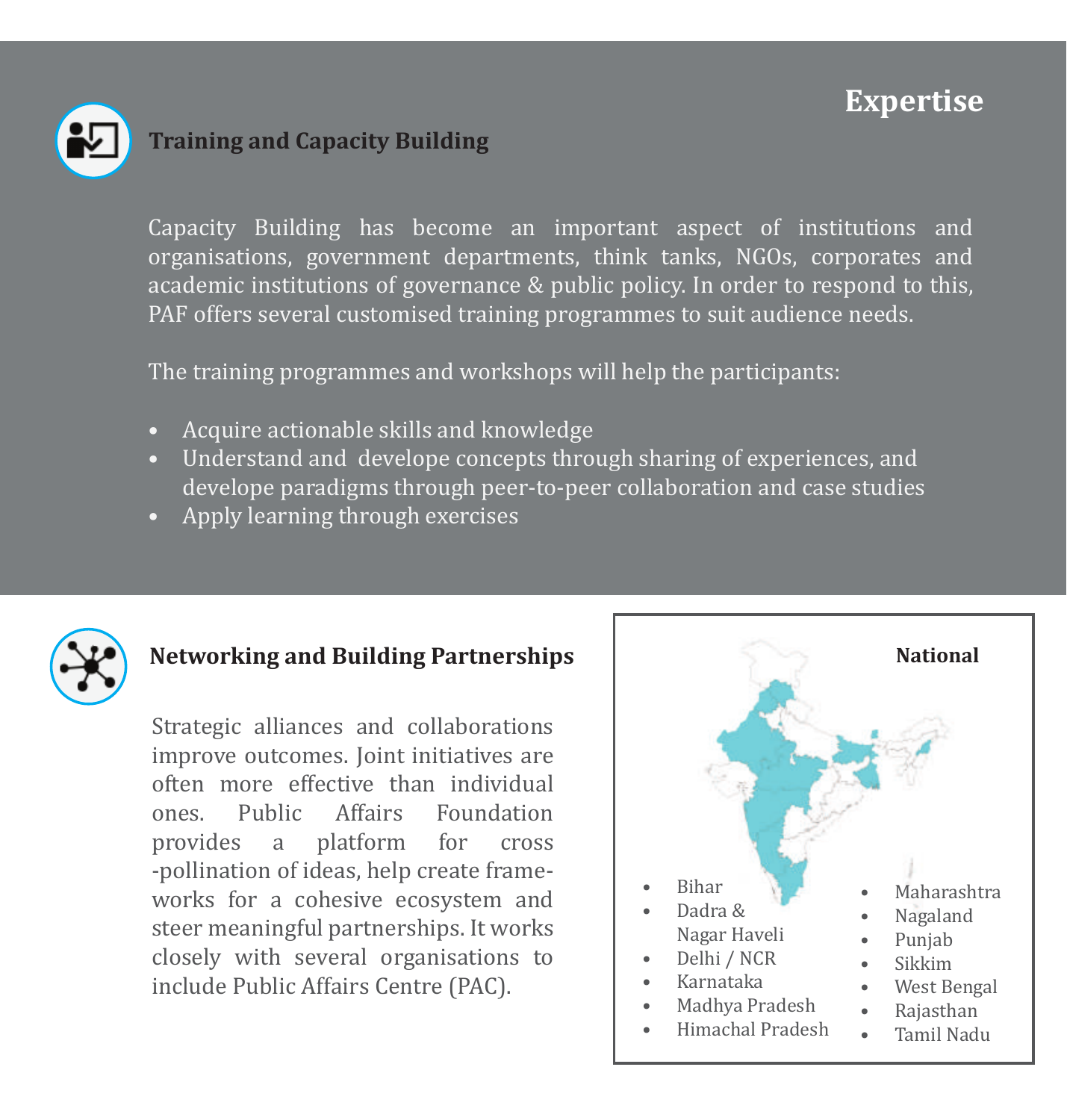

#### **Product Portfolio**

Crisp content and deep-impact products capture the essence of a project. They express the rigour of a well-researched, seamlessly implemented action research project. PAF focusses on:

- Developing and designing communication materials based on audience requirement
- Organising events to include Workshops, Seminars, Round Tables, Consultation meetings
- Creating audio visual outputs based on project and organisational needs
- Disseminating information using various platforms to ensure that it reaches the right audience at the right time

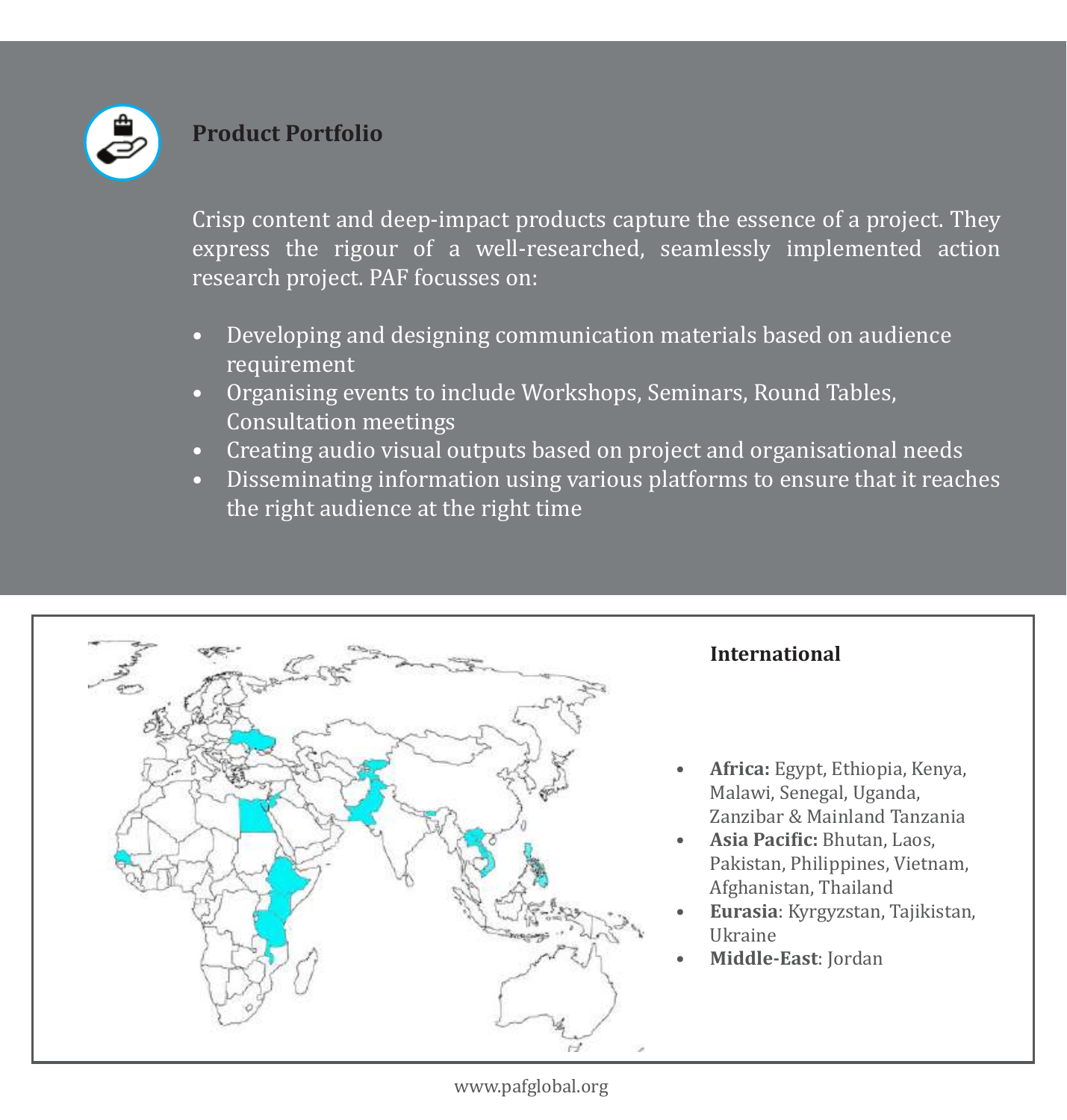

To aspire for an ideal state where the governance and delivery of public services and social development programmes are continuously improved. Impact reforms and meet the needs and aspirations of those being served, wherever they may be, through evidence-based studies.



#### **Mission**

- To improve the quality of public governance by providing advisory services and customised knowledge that enhances social accountability
- To constructively engage with all stakeholders, especially the marginalised and deprived sections, with robust quantitative and qualitative data and facilitate better service delivery
- Increase accountability, enhance impact and ensure better governance
- To train and build capacities within stakeholder organisations on the concepts, application and institutionalisation of the use of social accountability tools and evidence-based methodologies.